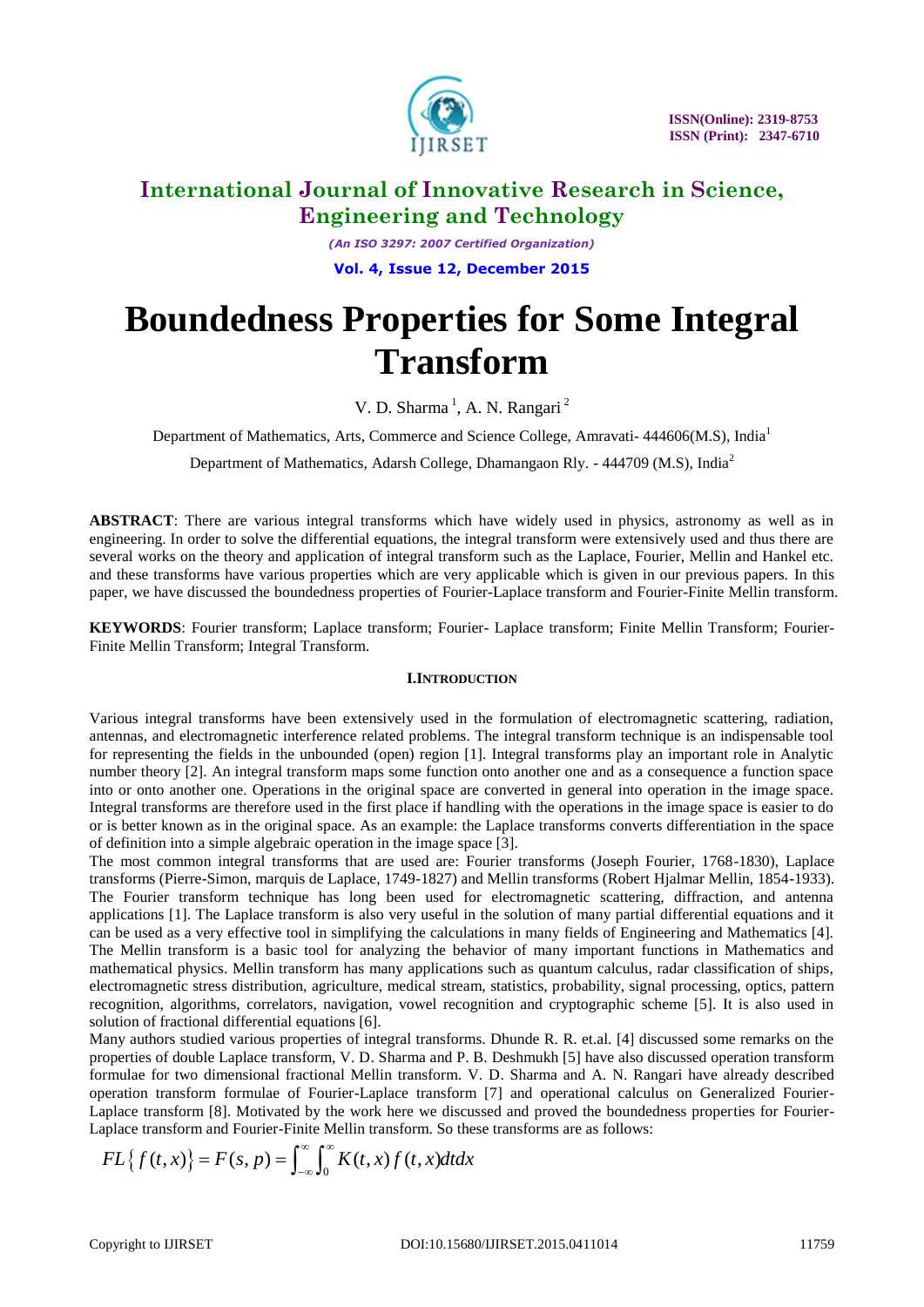

*(An ISO 3297: 2007 Certified Organization)*

### **Vol. 4, Issue 12, December 2015**

where, 
$$
K(t, x) = e^{-i(st - ipx)}
$$
. Also  
\n
$$
FM_{f}\left\{f(t, x)\right\} = F(s, p) = \int_{-\infty}^{\infty} \int_{0}^{a} K(t, x) f(t, x) dt dx
$$
\nwhere,  $K(t, x) = e^{-ist} \left(\frac{a^{2p}}{x^{p+1}} - x^{p-1}\right)$ .

And the development of these transforms requires some testing function spaces and Distributional Fourier-Laplace transform as well as Distributional Fourier-Finite Mellin transform as follows:

# **1.1.** The space  $FL_{a,b,\alpha}$

This space is given by

transform as well as Distributional Fourier-Finite Mellin transform as follows:  
\n**1.1. The space** 
$$
FL_{a,b,\alpha}
$$
  
\nThis space is given by  
\n
$$
FL_{a,b,\alpha} = \begin{cases} \text{sup} \\ \phi : \phi \in E_+ / \xi_{a,b,k,q,l} \phi(t,x) = 0 < t < \infty \\ t^k e^{ax} D_t^l D_x^q \phi(t,x) \leq C_{lq} A^k k^{k\alpha} \end{cases}
$$
\n(1.1.1)

Where the constants A and  $C_{lq}$  depend on the testing function  $\phi$ .

# **1.2.** The space  $FM_{f,b,c,\alpha}$

This space is given by

1.2. The space 
$$
FM_{f,b,c,\alpha}
$$
  
\nThis space is given by  
\n
$$
FM_{f,b,c,\alpha} = \begin{cases}\n\phi : \phi \in E_+ / \xi_{b,c,k,q,l} \phi(t,x) = 0 < t < \infty \\
\phi : \phi \in E_+ / \xi_{b,c,k,q,l} \phi(t,x) = 0 < t < \infty \\
0 < x < a\n\end{cases}
$$
\nfor each  $k, l, q = 0, 1, 2, 3, \dots$  where,  $\lambda_{b,c}(x) = \begin{cases}\nx^{+b} & 0 < x < 1 \\
x^{+c} & 1 < x < a\n\end{cases}$ \n(1.2.1)

where the constants A and  $C_{lq}$  depend on the testing function  $\phi$ .

### 1.3. Distributional Generalized Fourier-Laplace Transforms (FLT)

For  $f(t, x) \in FL_{a,\alpha}^{*\beta}$  $\in FL^{*\beta}_{a,\alpha}$ , where  $FL^{*\beta}_{a,\alpha}$  $_{\alpha}^{\beta}$  $\chi^*\beta_{a,\alpha}$  is the dual space of  $FL^{\beta}_{a,\alpha}$ . It contains all distributions of compact support. The

distributional Fourier-Laplace transform is a function of 
$$
f(t, x)
$$
 and is defined as  
\n
$$
FL{f(t, x)} = F(s, p) = \left\langle f(t, x), e^{-i(st - ipx)} \right\rangle, \qquad (1.3.1)
$$

where, for each fixed t  $(0 < t < \infty)$ ,  $x \ (0 < x < \infty)$ ,  $s > 0$  and  $p > 0$ , the right hand side of (1.3.1) has a sense as an application of  $f(t, x) \in FL_{a,a}^{\beta}$  to  $e^{-i(st - ipx)} \in FL_{a,a}^{\beta}$  $(st-ipx)$  $e^{-i(st - ipx)} \in FL^{\beta}_{a,\alpha}$ .

# 1.4. Distributional Generalized Fourier-Finite Mellin Transforms  $\left(\bar{F} M_{\bar{f}}\bar{T}\right)$

For  $f(t, x) \in FM_{f,b,c,\alpha}^{*\beta}$ , where  $FM_{f,b,c,\alpha}^{*\beta}$  is the dual space of  $FM_{f,b,c,\alpha}^{\beta}$ . It contains all distributions of compact support. The Distributional Fourier-Finite Mellin transform is a function of  $f(t, x)$  and is defined as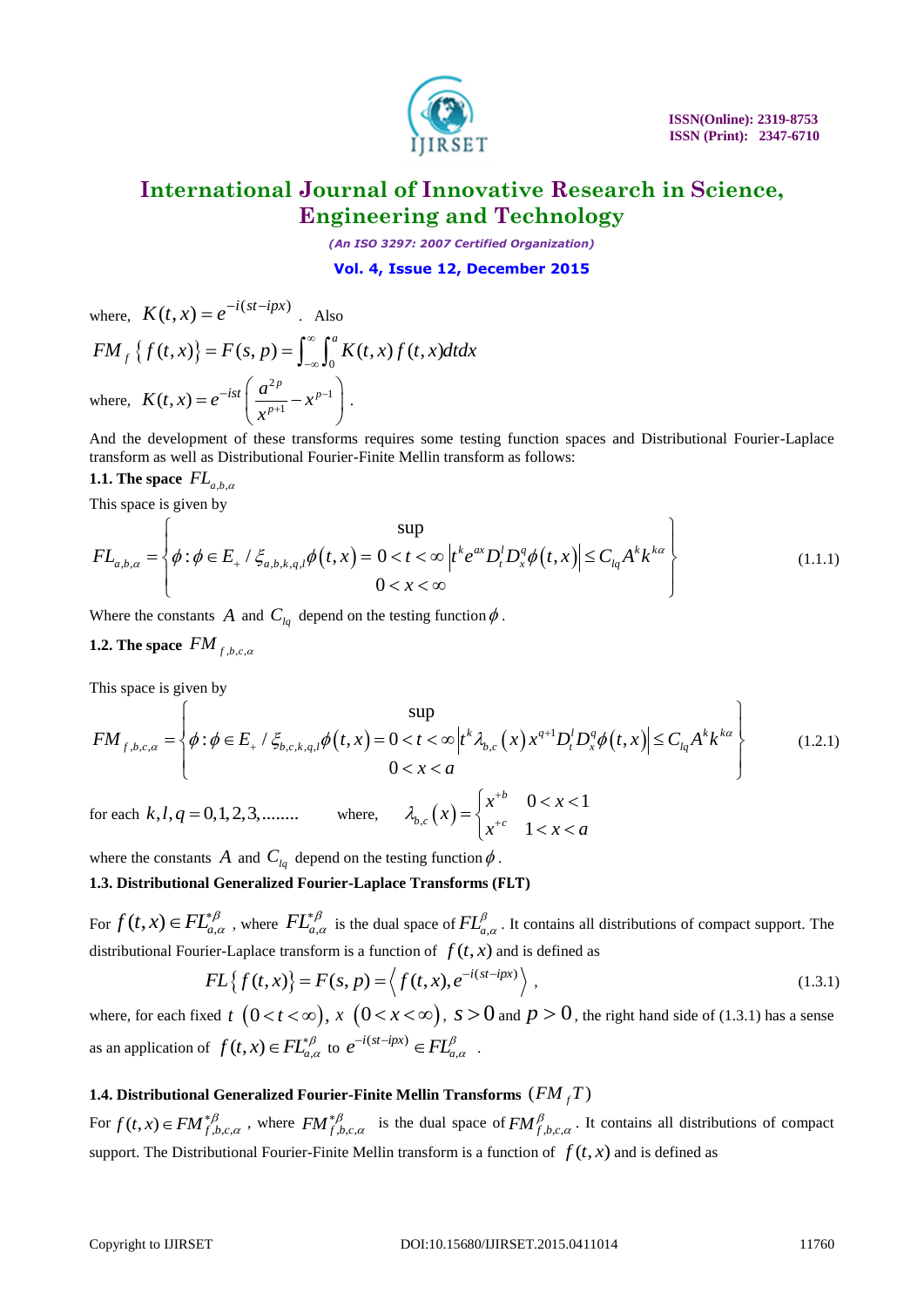

 **ISSN(Online): 2319-8753 ISSN (Print): 2347-6710** 

# **International Journal of Innovative Research in Science, Engineering and Technology**

*(An ISO 3297: 2007 Certified Organization)*

$$
Vol. 4, \text{ Issue 12, December 2015}
$$

$$
FM_f\{f(t,x)\} = F(s,p) = \left\langle f(t,x), e^{-ist} \left(\frac{a^{2p}}{x^{p+1}} - x^{p-1}\right) \right\rangle
$$
(1.4.1)

where, for each fixed  $t \ (0 < t < \infty)$ ,  $x \ (0 < x < \infty)$ ,  $s > 0$  and  $p > 0$ , the right hand side of (1.4.1) has a sense as

an application of 
$$
f(t, x) \in FM_{f,b,c,\alpha}^{*\beta}
$$
 to  $e^{-ist} \left( \frac{a^{2p}}{x^{p+1}} - x^{p-1} \right) \in FM_{f,b,c,\alpha}^{\beta}$ .

Here we have generalized the integral transform in distributional sense. The main purpose of this paper is to give the boundedness properties of Fourier-Laplace transform and Fourier-Finite Mellin transform. The planning of this paper is as follows:

Boundedness theorem for Fourier-Laplace Transform is given in section 2. Section 3 gives the Boundedness theorem for Fourier-Finite Mellin transform. Section 4 concludes the paper.

Notations and terminology as per Zemanian. [9], [10].

### **II.BOUNDEDNESS THEOREM FOR FOURIER-LAPLACE TRANSFORM**

### **2.1. Theorem (Boundedness)**

*EM*<sub>1</sub>,  $f(x, x) = F(x, y) = \frac{1}{2} \sqrt{(x, x)} e^{-x} \left[ \frac{x^2}{x^2 + x^2} - x^2 \right]$  (1.4.1<br>
Where, for each fixed t  $(0 < t < \infty)$ ,  $x$  ( $0 < t < \infty$ ,  $x > 0$  and  $p > 0$ , the right hand side of (1.4.1) has a sense as<br>
an application of  $f(x, y) = \frac{$ Let  $f(t,x) \in FL_{a,b,\alpha}^*$  and  $F(s,p) = FL\{f(t,x)\} = \langle f(t,x), e^{-i(st-ipx)}\rangle$  $F(s, p) = FL{f(t, x)} = \langle f(t, x), e^{-i(st - ipx)} \rangle$ ,  $a < \text{Re } p < b, s > 0$ . Let  $\sup f(t,x) \in S_A \cap S_B$  such that  $S_A = \{t : t \in R^n, |t| \le A, A > 0\}$ *n*  $S_A = \{t : t \in R^n, |t| \le A, A > 0\}$  and  $S_B = \{x : x \in R^n, |x| \le B, B > 0\}$ , *n*  $S_B = \{x : x \in R^n, |x| \le B, B > 0\},\$ then for each  $\varepsilon > 0$ ,  $\delta > 0$  there exist a constant  $C > 0$  and a non-negative integer *n* such that  $(s, p) \leq C (1 + |s|^{r})$  $(A+\varepsilon)$  max  $-P(B+\delta)$ or each  $\varepsilon > 0$ ,  $\delta > 0$  there exist a cor<br>  $F(s, p) \leq C \left(1 + |s|^{l}\right) e^{|s|(A+\varepsilon)} \frac{\max}{0 \leq q \leq n} e^{-p(B+\varepsilon)}$  $\varepsilon > 0$ ,  $\delta > 0$  there exist a constant<br>  $\leq C \left(1 + |s|^{l}\right) e^{|s|(A+\varepsilon)} \frac{\max}{0 \leq q \leq n} e^{-p(B+\delta)}$ max<br> $\leq q \leq n^{e^{-p(x)}}$ 

**Proof**: Suppose that  $\sup f(t, x) \in S_A \cap S_B$  and let  $\varepsilon > 0$ ,  $\delta > 0$ . Choose  $\rho \in D(R^n)$  such that  $\rho(t) = 1$ on a neighbourhood of  $\,_{A} \,$  and  $\, \sup \rho \,$   $\subset$   $S_{_{A+\varepsilon}}$  .

Since  $f \in FL^*$  $f \in FL^{*}_{a,b,\alpha}$  and in view of the boundedness property of the generalized functions, there exist a constant C and a non-negative integer  $n$  such that

$$
|F(s, p)| = \left| \left\langle f(t, x), e^{-i(st - ipx)} \right\rangle \right|
$$
  
\n
$$
= \left| \left\langle f(t, x), \rho(t) e^{-i(st - ipx)} \right\rangle \right|
$$
  
\n
$$
\max
$$
  
\n
$$
\leq C_1 \ 0 \leq l \leq n \left[ \gamma_{a,b,k,q,l} \left( \rho(t) e^{-i(st - ipx)} \right) \right]
$$
  
\n
$$
0 \leq q \leq n
$$
  
\n
$$
\max
$$
  
\n
$$
\leq C_1 \ 0 \leq l \leq n \frac{\sup}{I_1} |t^k e^{ax} D_t^l D_x^q \rho(t) e^{-i(st - ipx)}|
$$
  
\n
$$
0 \leq q \leq n
$$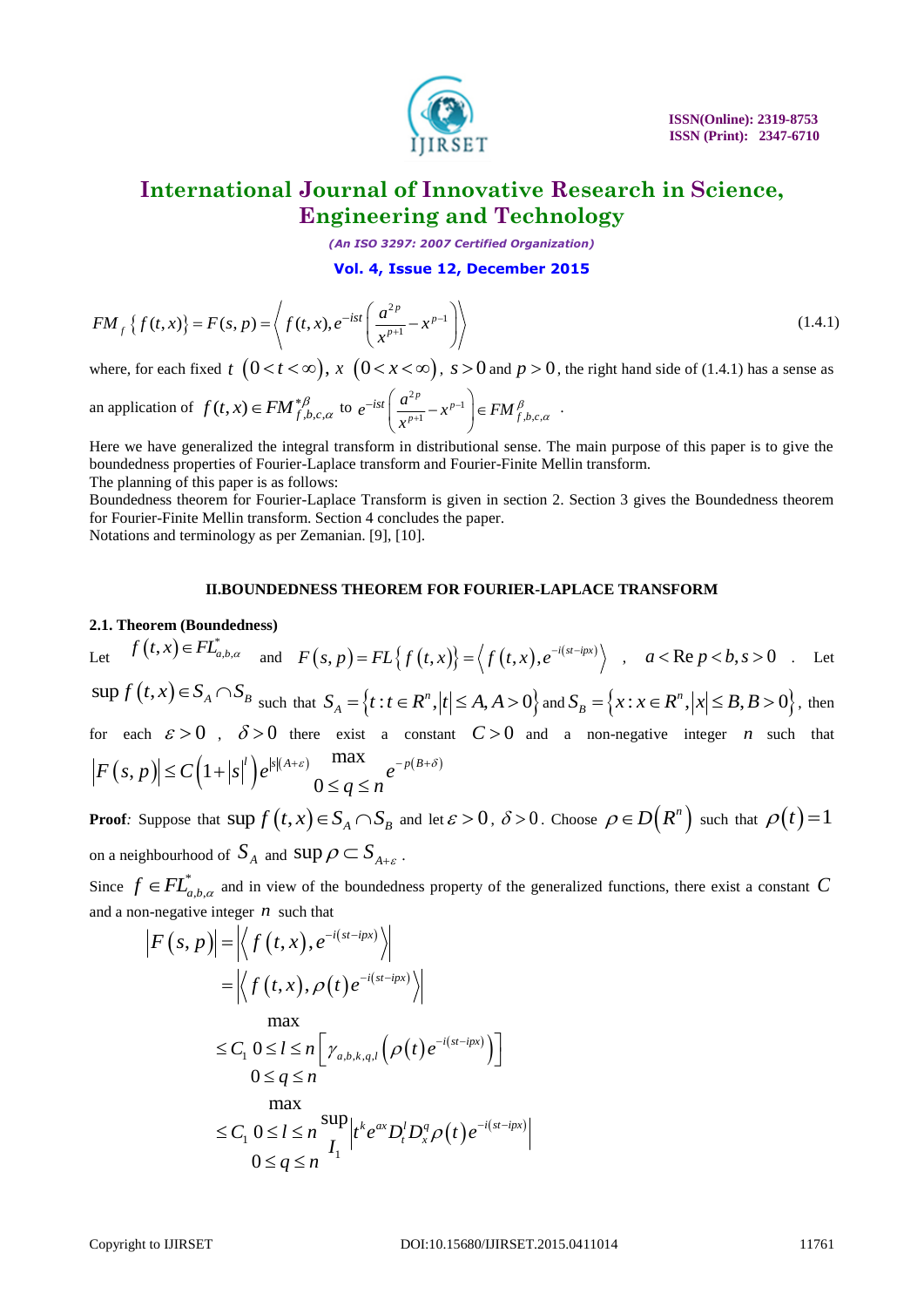

*(An ISO 3297: 2007 Certified Organization)* **Vol. 4, Issue 12, December 2015**

$$
\max_{0 \leq l \leq n} \sup_{I_1} \left| t^k \sum_{v} {l \choose v} D_t^{l-v} (\rho(t)) D_t^v e^{-ist} e^{ax} D_x^q e^{-px} \right|
$$
\n
$$
0 \leq q \leq n \max_{0 \leq l \leq n} \sup_{I_1} \left| t^k \sum_{v} {l \choose v} D_t^{l-v} \rho(t) (-is)^v e^{-ist} e^{ax} (-p)^q e^{-px} \right|
$$
\n
$$
0 \leq q \leq n \max_{0 \leq l \leq n} \left( \sum_{v} {l \choose v} |s|^v \right) |p^q e^{-(p-a)x}|
$$
\n
$$
\max_{0 \leq q \leq n} \left( \sum_{v} {l \choose v} |s|^v \right) |p^q e^{-(p-a)x}|
$$
\n
$$
\leq C_1 \left( 1 + |s|^l \right) t^k e^{|s|(A+\varepsilon)} \max_{0 \leq q \leq n} \left| p^q e^{-(p-a)x} \right|
$$
\n
$$
\leq C_1 \left( 1 + |s|^l \right) e^{|s|(A+\varepsilon)} C' \max_{0 \leq q \leq n} e^{-p(B+\delta)}, \text{ where } C' = t^k | e^{ax} p^q
$$
\n
$$
\leq C \left( 1 + |s|^l \right) e^{|s|(A+\varepsilon)} \max_{0 \leq q \leq n} e^{-p(B+\delta)}, \text{ where } C = C'C_1
$$

### **III.BOUNDEDNESS THEOREM FOR FOURIER-FINITE MELLIN TRANSFORM**

### **3.1. Theorem (Boundedness)**

Let  $f(t,x) \in FM_{f,b,c,\alpha}^*$  and  $F(s,p) = FM_f \{f(t,x)\} = \langle f(t,x) \rangle$  $2p$ <br> $\rightarrow p-1$  $\mathcal{L}_f(p) = FM_f \left\{ f\left(t,x\right) \right\} = \left\langle f\left(t,x\right), e^{-i s t} \left( \frac{a^{2 p}}{x^{p+1}} \right) \right\rangle$ *p*  $\mathcal{L}_f\left\{f\left(t,x\right)\right\} = \left\langle f\left(t,x\right),e^{-ist}\left(\frac{a^{2p}}{x^{p+1}}-x^p\right)\right\rangle$ *a*  $F(s, p) = FM_f \{f(t, x)\} = \left\langle f(t, x), e^{-ist} \left(\frac{a^{2p}}{x^{p+1}} - x\right) \right\rangle$ =  $FM_f \{f(t,x)\} = \left\langle f(t,x), e^{-ist} \left( \frac{a^{2p}}{x^{p+1}} - x^{p-1} \right) \right\rangle$ , ,  $a < \text{Re } p < b, s > 0$  . Let  $\sup f(t,x) \in S_A \cap S_B$  such that  $S_A = \{t : t \in R^n, |t| \le A, A > 0\}$ *n*  $S_A = \{t : t \in R^n, |t| \le A, A > 0\}$  and  ${x : x \in R^n, |x| \leq B, B > 0},$ *n*  $S_B = \{x : x \in \mathbb{R}^n, |x| \leq B, B > 0\}$ , then for each  $\varepsilon > 0$ ,  $\delta > 0$  there exist a constant  $C > 0$  and a non-negative integer *n* such that  $|F(s,p)| \leq C(1+|s|^l)e^{|s|(A+\varepsilon)}$  max  $\left| (B+\delta)^{-p}-(B+\delta)^{2} \right|$ max  $|x| \leq B, B > 0$ , then for each  $\varepsilon > 0$ ,  $\delta > 0$  there exist a constant  $F(s, p)| \leq C(1+|s|^l)e^{|s|(A+\varepsilon)}$  or  $\frac{\max}{0 \leq q \leq n} \Big[ \Big(B+\delta\Big)^{-p} - \Big(B+\delta\Big)^{p}$  $\log q$ <br>*q*  $\leq n$ ε  $\mathcal{L} > 0$ , then for each  $\varepsilon > 0$ ,  $\delta > 0$  there exist a constant  $C > 0$  ar<br>  $\leq C \left(1 + |s|^{l}\right) e^{|s|(A+\varepsilon)} \max_{0 \leq a \leq n} \left[ \left(B + \delta\right)^{-p} - \left(B + \delta\right)^{p} \right]$ > 0,  $\delta$  > 0 there exist a constant  $C$  > 0 ar<br>  $\max_{\leq q \leq n} \left[ \left( B + \delta \right)^{-p} - \left( B + \delta \right)^{p} \right]$ *Proof:* Suppose that  $\sup f(t,x) \in S_A \cap S_B$  and let  $\varepsilon > 0$ ,  $\delta > 0$ . Choose  $\rho \in D(R^n)$  such that  $\rho(t) = 1$ on a neighbourhood of  $\,_{A} \,$  and  $\, \sup \rho \,$   $\subset$   $S_{_{A+\varepsilon}}$  .

Since  $f \in FM^*$  $f \in FM_{f,b,c,\alpha}^*$  and in view of the boundedness property of the generalized functions, there exist a constant C and a non-negative integer  $n$  such that

and a non-negative integer *n* such that\n
$$
\left| F(s,p) \right| = \left| \left\langle f(t,x), e^{-ist} \left( \frac{a^{2p}}{x^{p+1}} - x^{p-1} \right) \right\rangle \right|
$$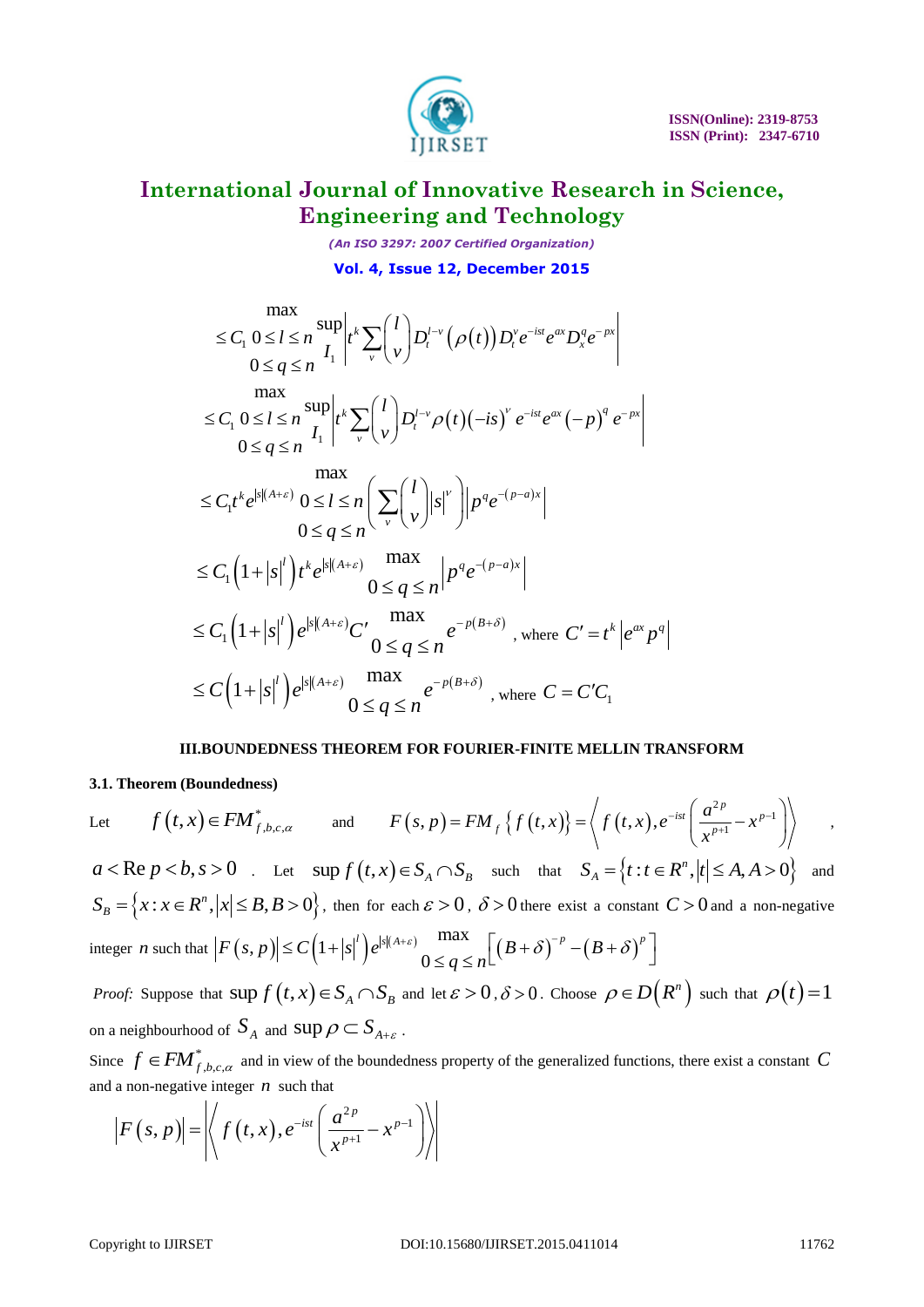

*(An ISO 3297: 2007 Certified Organization)* **Vol. 4, Issue 12, December 2015**

$$
\begin{split}\n&= \left| \left\langle f(t,x), \rho(t) e^{-ist} \left( \frac{a^{2p}}{x^{p+1}} - x^{p-1} \right) \right\rangle \right| \\
&= \left| \left\langle f(t,x), \rho(t) e^{-ist} \left( \frac{a^{2p}}{x^{p+1}} - x^{p-1} \right) \right\rangle \right| \\
&= \left| \left\langle f(t,x), \rho(t) e^{-ist} \left( \frac{a^{2p}}{x^{p+1}} - x^{p-1} \right) \right\rangle \right] \\
&= \max_{0 \leq q \leq n} \sup_{I_1} \left| t^k \lambda_{b,c}(x) x^{q+1} D_t^I D_x^q \rho(t) e^{-ist} \left( \frac{a^{2p}}{x^{p+1}} - x^{p-1} \right) \right| \\
&= \sum_{0 \leq q \leq n} \sup_{I_1} \left| t^k \sum_{v} {l \choose v} D_t^{I-v} (\rho(t)) D_t^v e^{-ist} \lambda_{b,c}(x) x^{q+1} D_x^q \left( \frac{a^{2p}}{x^{p+1}} - x^{p-1} \right) \right|\n\end{split}
$$

$$
\leq C_1 \ 0 \leq l \leq n \ \prod_{i=1}^{n} \left| t^k \sum_{v} \binom{v}{v} D_i^{l-v} \left( \rho(t) \right) D_i^{\nu} e^{-ist} \lambda_{b,c}(x) x^{q+1} D_x^q \left( \frac{a}{x^{p+1}} - x^{p-1} \right) \right|
$$
  
\n
$$
\leq C_1 \ 0 \leq l \leq n \ \prod_{i=1}^{n} \left| t^k \sum_{v} \binom{l}{v} D_i^{l-v} \rho(t) (-is)^{\nu} e^{-ist} \lambda_{b,c}(x) x^{q+1} \left\{ a^{2p} P(-p-q) x^{-p-q-1} - P(p-q) x^{p-q-1} \right\} \right|
$$
  
\n
$$
0 \leq q \leq n \ \prod_{i=1}^{n} \left| t^k \sum_{v} \binom{l}{v} D_i^{l-v} \rho(t) (-is)^{\nu} e^{-ist} \lambda_{b,c}(x) x^{q+1} \left\{ a^{2p} P(-p-q) x^{-p-q-1} - P(p-q) x^{p-q-1} \right\} \right|
$$

where  $P\big({-}p{-}q\big)$  is a polynomial in  $\big({-}p{-}q\big)$  etc.

$$
P(-p-q) \text{ is a polynomial in } (-p-q) \text{ etc.}
$$
\n
$$
\leq C_1 t^k e^{|s|(A+\varepsilon)} \cdot 0 \leq l \leq n \left( \sum_{v} {l \choose v} |s|^v \right) \left| \lambda_{b,c}(x) \left\{ \left( \frac{a}{x} \right)^{2p} P(-p-q) - P(p-q) \right\} x^p \right|
$$
\n
$$
\leq C_1 \left( 1+|s|^l \right) t^k e^{|s|(A+\varepsilon)} \max_{0 \leq q \leq n} \left| \lambda_{b,c}(x) \left\{ \left( \frac{a}{x} \right)^{2p} P(-p-q) - P(p-q) \right\} x^p \right|
$$
\n
$$
\leq C_1 \left( 1+|s|^l \right) t^k e^{|s|(A+\varepsilon)} \max_{0 \leq q \leq n} \left| \lambda_{b,c}(x) \left\{ \left( \frac{a}{x} \right)^{2p} P(-p-q) - P(p-q) \right\} x^p \right|
$$
\n
$$
\leq C_1 \left( 1+|s|^l \right) t^k e^{|s|(A+\varepsilon)} \max_{0 \leq q \leq n} \left| \lambda_{b,c}(x) a^{2p} P(-p-q) x^{-p} \right|
$$
\n
$$
-C_1 \left( 1+|s|^l \right) t^k e^{|s|(A+\varepsilon)} \max_{0 \leq q \leq n} \left| \lambda_{b,c}(x) P(p-q) x^p \right|
$$